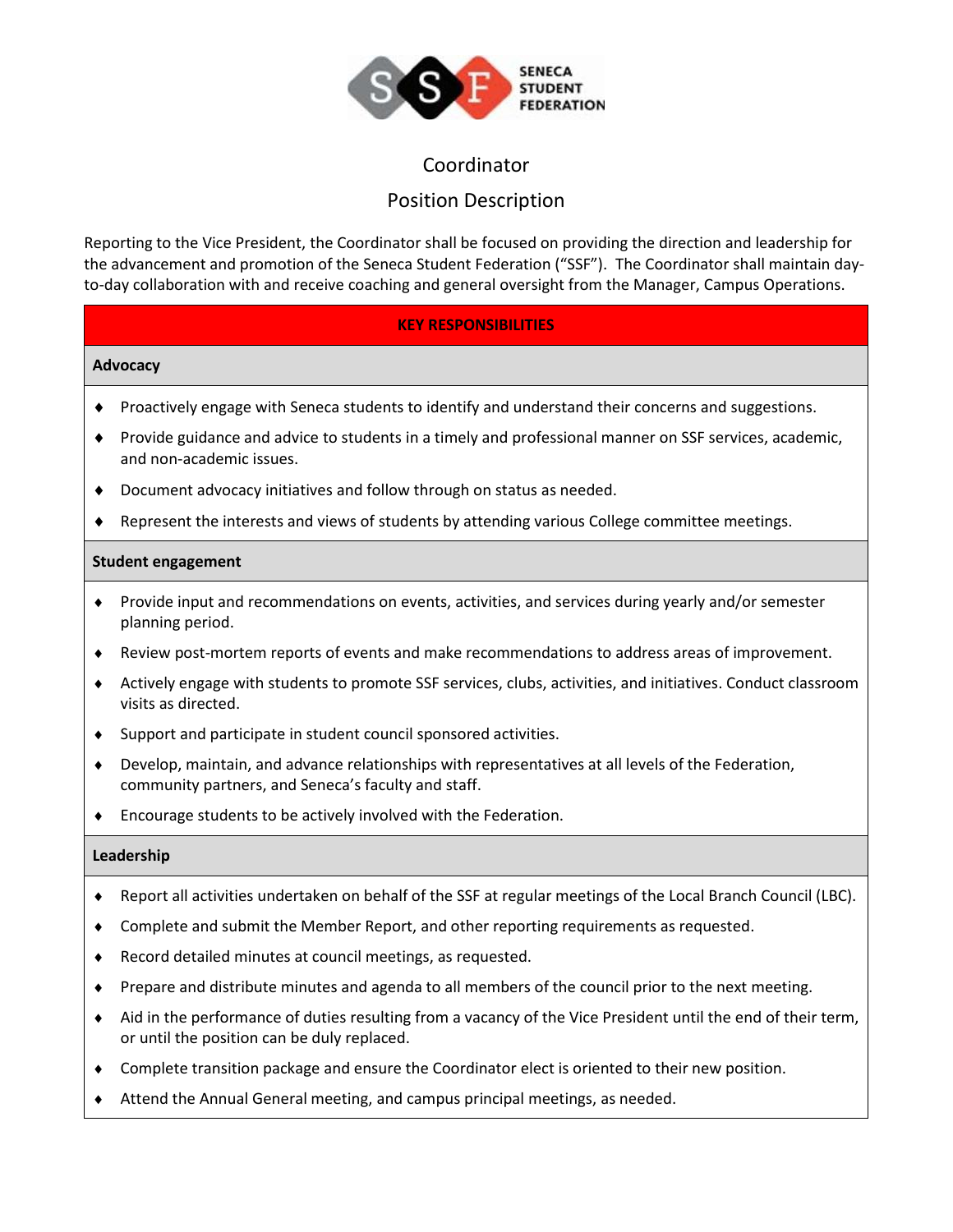

# Coordinator

# Position Description

- Promote a positive and collaborative working environment, ensuring student leaders and staff are treated with dignity and respect.
- Volunteer as needed.

#### **Committee Involvement**

- Mandatory attendance at all Local Branch Council meetings.
- College committee representation as requested
- Participate in a designated committee as requested or appointed.

## **REQUIREMENTS**

- Act in accordance with the SSF by-laws, policies, and procedures and in compliance with College policies.
- Work twelve (12) hours per week which includes mandatory attendance for meetings
- Maintain office hours between 9:00 am 5:00 pm Monday through Friday
- Preferable to schedule course timetable around peak event hours i.e. 11:00 am-1:00 pm one or two days a week.
- Work evenings and weekends when necessary, and occasional travel to attend conferences and training.
- Participate in training and development sessions offered. Submit conference report as requested to the President.

## **QUALIFICATIONS**

- A current member of the Seneca Student Federation.
- ◆ Current or cumulative GPA 2.5

## **LEARNING OUTCOMES**

Through the work experience gained in this role, by the end of their term the Coordinator will be able to:

- 1. Analyze the impact of cultural and experiential differences on organizational objectives, operations, and practices.
- 2. Develop strategies to build positive personal and professional, group and network relationships.
- 3. Analyze issues, risks, and limitations, and collaborate with diverse groups and interests to reach consensus and create opportunities.
- 4. Understand the importance in supporting integrative diversity, inclusive groups and effective communication from an operational and manager's perspective.